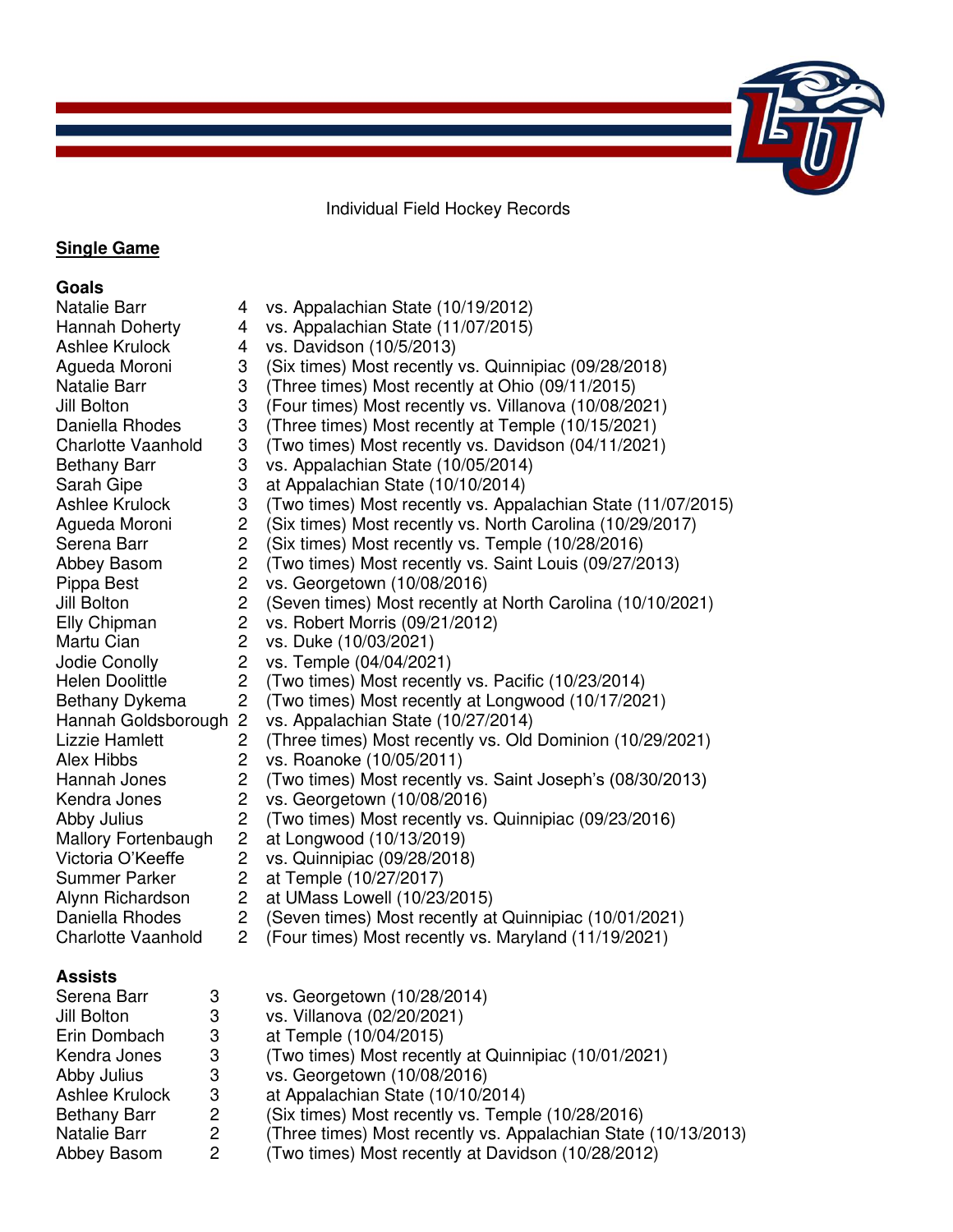| Jill Bolton           | 2              | (Four times) Most recently vs. Davidson (04/11/2021)    |
|-----------------------|----------------|---------------------------------------------------------|
| Jodie Conolly         | 2              | (Two times) Most recently vs. Temple (11/05/2021)       |
| Mercedes Cox          | 2              | vs. Saint Louis (09/27/2013)                            |
| Hannah Doherty        | $\overline{2}$ | vs. Appalachian State (11/07/2015)                      |
| Bethany Dykema        | 2              | (Three times) Most recently at Georgetown (09/17/2021)  |
| Mallory Fortenbaugh 2 |                | (Four times) Most recently vs. Villanova (09/27/2019)   |
| Sarah Gipe            | 2              | at Delaware (10/11/2015)                                |
| Hannah Jones          | $\mathbf{2}$   | (Three times) Most recently at Georgetown (10/20/2013)  |
| Kendra Jones          | $\mathbf{2}$   | (Two times) Most recently vs. Villanova (02/21/2021)    |
| Abby Julius           | $\overline{2}$ | (Two times) Most recently vs. Virginia (09/16/2018)     |
| Lizzie Hamlett        | $\overline{2}$ | (Two times) Most recently vs. Villanova (10/08/2021)    |
| Alivia Klopp          | $\overline{2}$ | at Georgetown (10/18/2019)                              |
| Kemy Meidane          | $\overline{2}$ | at Ohio (09/02/2018)                                    |
| Agueda Moroni         | $\overline{2}$ | (Five times) Most recently vs. Connecticut (11/04/2018) |
| Summer Parker         | $\overline{2}$ | vs. Quinnipiac (09/23/2016)                             |
| Daniella Rhodes       | 2              | (Two times) Most recently at Longwood (10/13/2019)      |
| Jordan Richardson 2   |                | (Two times) Most recently vs. Davidson (10/21/2012)     |
| <b>Rachel Suter</b>   | 2              | vs. Quinnipiac (09/23/2016)                             |
| Mackinzie Thompson 2  |                | vs. Davidson (04/11/2021)                               |
|                       |                |                                                         |

## **Points**

| 10 | vs. Appalachian State (11/07/2015)                           |
|----|--------------------------------------------------------------|
| 9  | vs. Appalachian State (10/19/2012)                           |
| 8  | vs. Davidson (04/11/2021)                                    |
| 8  | (Two times) Most recently vs. Appalachian State (11/07/2015) |
| 8  | at James Madison (08/24/2018)                                |
| 7  | (Two times) Most recently at UC Davis (08/27/2021)           |
|    | at Appalachian State (10/10/2014)                            |
| 7  | vs. Quinnipiac (09/28/2018)                                  |
| 7  | (Two times) Most recently at Temple (10/15/2021)             |
| 6  | (Two times) Most recently at Providence (10/25/2015)         |
| 6  | vs. Temple (10/28/2016)                                      |
| 6  | (Three times) Most recently vs. Villanova (10/08/2021)       |
| 6  | (Six times) Most recently vs. Temple (09/25/2018)            |
| 6  | at Georgetown (10/18/2019)                                   |
|    | (Two times) Most recently vs. Davidson (04/11/2021)          |
|    | Charlotte Vaanhold 6                                         |

## **Shots**

| Agueda Moroni          | 13 | vs. Quinnipiac (09/28/2018)                             |
|------------------------|----|---------------------------------------------------------|
| Natalie Barr           | 12 | vs. Longwood (10/17/2013)                               |
| Natalie Barr           | 11 | (Two times) Most recently vs. UMass Lowell (10/23/2015) |
| Ashlee Krulock         | 11 | vs. Appalachian State (11/07/2015)                      |
| Agueda Moroni          | 11 | (Two times) Most recently at Lafayette (09/23/2018)     |
| <b>Natalie Barr</b>    | 10 | (Two times) Most recently vs. Davidson (10/05/2013)     |
| Jill Bolton            | 10 | vs. Davidson (04/11/2021)                               |
| <b>Helen Doolittle</b> | 10 | vs. Lindenwood (11/06/2011)                             |
| Agueda Moroni          | 10 | at James Madison (08/24/2018)                           |
| <b>Saves</b>           |    |                                                         |
| Ann Jefferis           | 15 | (Two times) Most recently vs. Wake Forest (10/14/2011)  |
| Mallam, C. s.          | 10 | $\sim$ C <sub>tan</sub> taud (00/04/004 A)              |

| <b>Mallory Cuccio</b>     | 13 | at Stanford (08/31/2014)                                  |
|---------------------------|----|-----------------------------------------------------------|
| Ann Jefferis              | 13 | vs. Radford (09/03/2011)                                  |
| <b>Brooke Morley</b>      | 13 | at Lehigh (08/26/2012)                                    |
| Azul Iritxity Irigoyen 12 |    | (Two times) Most recently at Duke (03/21/2021)            |
| Allison Schaefer          | 12 | (Two times) Most recently vs. North Carolina (10/23/2016) |
| Ann Jefferis              |    | at Temple (10/28/2011)                                    |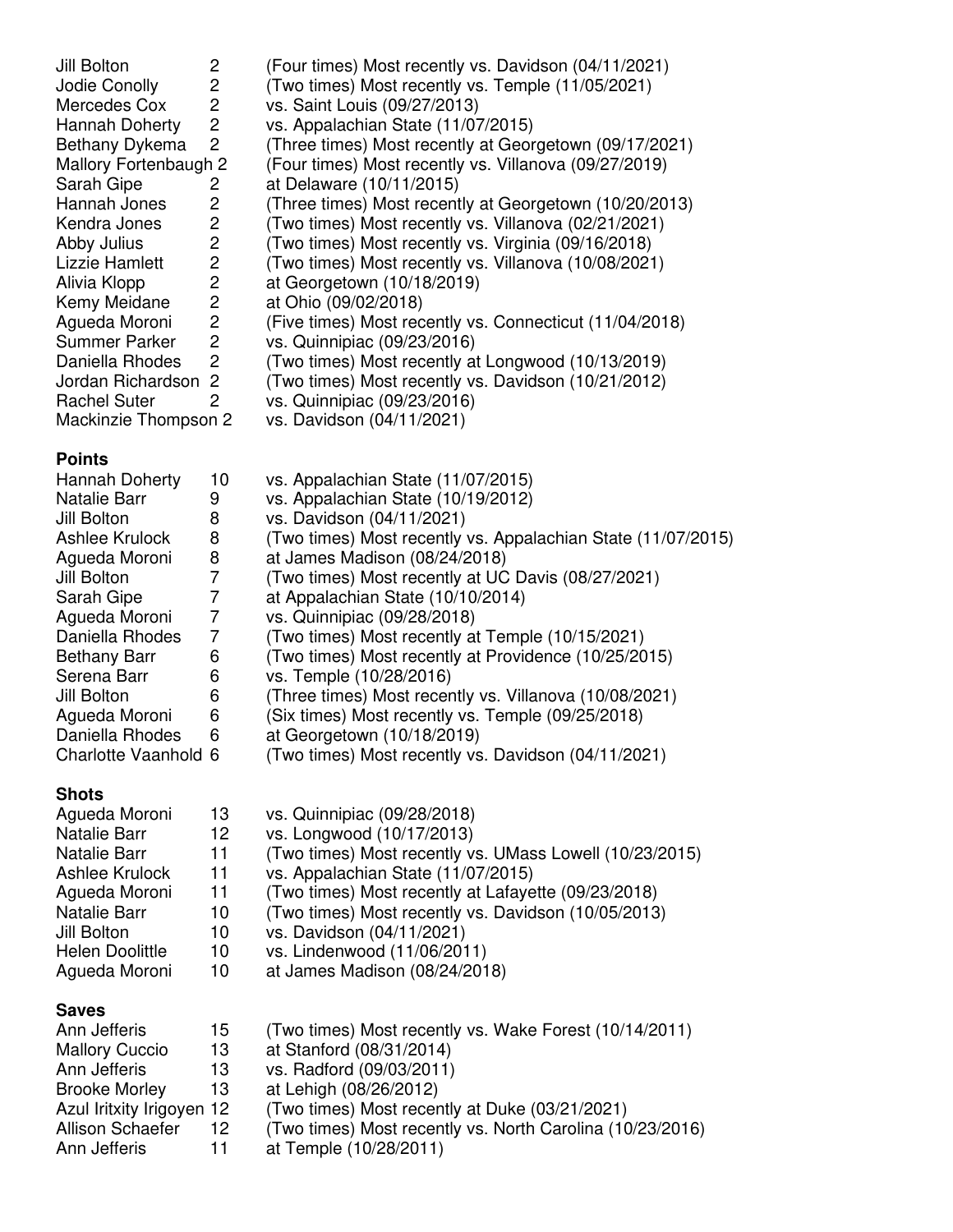| Allison Schaefer | at Duke (08/26/2018) |  |
|------------------|----------------------|--|
|                  |                      |  |

Ann Jefferis 10 vs. Virginia (09/29/2013)

Allison Schaefer 10 (Two times) Most recently at Connecticut (10/15/2016)

# **Single Season**

| Goals                     |          |       |
|---------------------------|----------|-------|
| Agueda Moroni             | 26       | 2018  |
| <b>Natalie Barr</b>       | 19       | 2013  |
| Jill Bolton               | 19       | F2021 |
| Sarah Gipe                | 19       | 2014  |
| Agueda Moroni             | 19       | 2017  |
| <b>Natalie Barr</b>       | 16       | 2012  |
| Daniella Rhodes           | 16       | F2021 |
| Daniella Rhodes           | 16       | S2021 |
| <b>Natalie Barr</b>       | 14       | 2015  |
| Jill Bolton               | 14       | S2021 |
| <b>Ashlee Krulock</b>     | 14       | 2015  |
| <b>Assists</b>            |          |       |
| Agueda Moroni             | 14       | 2018  |
| Jill Bolton               | 13       | S2021 |
| <b>Bethany Barr</b>       | 12       | 2016  |
| <b>Bethany Barr</b>       | 12       | 2013  |
| Bethany Dykema            | 12       | S2021 |
| Serena Barr               | 11       | 2016  |
| <b>Natalie Barr</b>       | 11       | 2013  |
| Jodie Conolly             | 11       | F2021 |
| Mallory Fortenbaugh       | 11       | 2018  |
| Kendra Jones              | 10       | F2021 |
| Kendra Jones              | 10       | 2018  |
| <b>Points</b>             |          |       |
| Agueda Moroni             | 66       | 2018  |
| <b>Natalie Barr</b>       | 49       | 2013  |
| Agueda Moroni             | 46       | 2017  |
| Sarah Gipe                | 45       | 2014  |
| Jill Bolton               | 45       | F2021 |
| Jill Bolton               | 41       | S2021 |
| <b>Natalie Barr</b>       | 40       | 2012  |
| Daniella Rhodes           | 39       | F2021 |
| Daniella Rhodes           | 38       | S2021 |
| Daniella Rhodes           | 35       | 2019  |
| <b>Game Winning Goals</b> |          |       |
| <b>Natalie Barr</b>       | 5        | 2013  |
| Lizzie Hamlett            | 5        | F2021 |
| <b>Natalie Barr</b>       | 4        | 2012  |
| Sarah Gipe                | 4        | 2012  |
| Daniella Rhodes           | 4        | S2021 |
| <b>Charlotte Vaanhold</b> |          | F2021 |
| Natalie Barr              |          | 2015  |
| Serena Barr               |          | 2013  |
| Jill Bolton               | 43333333 | F2021 |
| Sarah Gipe                |          | 2014  |
|                           |          |       |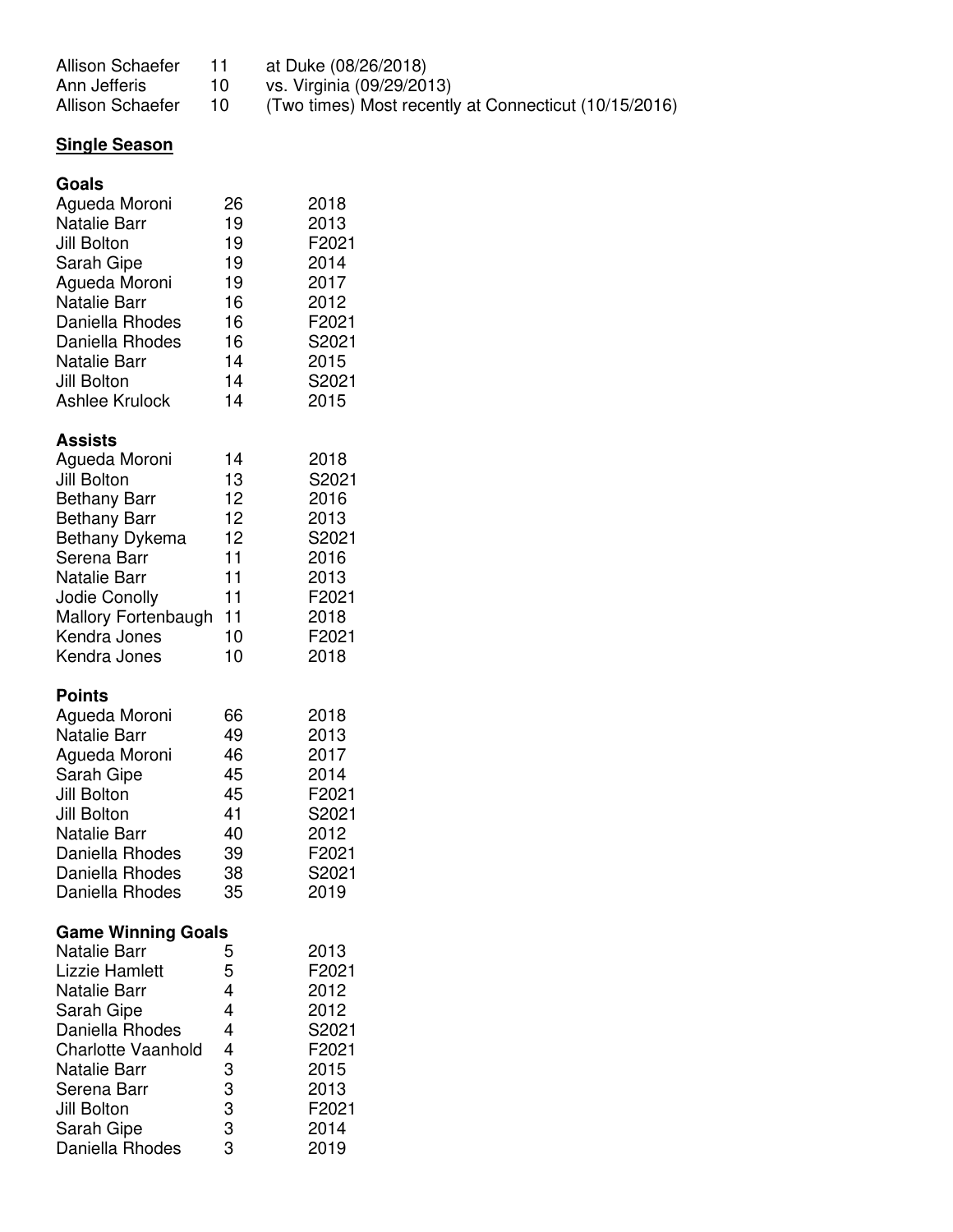| Alivia Klopp<br><b>Ashlee Krulock</b><br>Agueda Moroni<br>Agueda Moroni<br>Agueda Moroni<br><b>Charlotte Vaanhold</b>                                                                                                                                                                                                                                                                                                                                                                                                                                                                                                   | 3<br>3<br>3<br>3<br>3<br>3<br>3                                                                                                          | 2018<br>2015<br>2018<br>2017<br>2016<br>S2021                                                                                                                                                                                                        |
|-------------------------------------------------------------------------------------------------------------------------------------------------------------------------------------------------------------------------------------------------------------------------------------------------------------------------------------------------------------------------------------------------------------------------------------------------------------------------------------------------------------------------------------------------------------------------------------------------------------------------|------------------------------------------------------------------------------------------------------------------------------------------|------------------------------------------------------------------------------------------------------------------------------------------------------------------------------------------------------------------------------------------------------|
| <b>Shots</b><br>Agueda Moroni<br><b>Natalie Barr</b><br><b>Natalie Barr</b><br>Agueda Moroni<br>Jill Bolton<br>Jill Bolton<br><b>Natalie Barr</b><br>Daniella Rhodes<br>Serena Barr<br>Jill Bolton                                                                                                                                                                                                                                                                                                                                                                                                                      | 114<br>106<br>100<br>98<br>97<br>69<br>69<br>68<br>68<br>65                                                                              | 2018<br>2013<br>2012<br>2017<br>F2021<br>2019<br>2015<br>2019<br>2015<br>S2021                                                                                                                                                                       |
| <b>Defensive Saves</b><br><b>Natalie Barr</b><br><b>Natalie Barr</b><br>Mallory Fortenbaugh<br><b>Maddie Hosler</b><br>Jill Bolton<br>Jodie Conolly<br>Hannah Jones<br><b>Rachel Suter</b><br><b>Bethany Barr</b><br>Serena Barr<br>Jill Bolton<br>Jill Bolton<br>Jill Bolton<br>Jill Bolton<br>Olivia Carroll<br>Mercedes Cox<br>Erin Dombach<br>Erin Dombach<br><b>Helen Doolittle</b><br><b>Helen Doolittle</b><br>Bethany Dykema<br>Bethany Dykema<br>Bethany Dykema<br>Mallory Fortenbaugh<br>Mallory Fortenbaugh<br><b>Maddie Hosler</b><br>Megan Johnson<br>Annika Roberts<br>Annika Roberts<br>Reagan Underwood | 4<br>3<br>33222<br>$\mathbf{1}$<br>1<br>1<br>1<br>1<br>1<br>1<br>1<br>1<br>1<br>1<br>1<br>1<br>1<br>1<br>1<br>1<br>1<br>1<br>1<br>1<br>1 | 2012<br>2013<br>2016<br>F2021<br>2017<br>F2021<br>2014<br>2016<br>2014<br>2016<br>F2021<br>S2021<br>2019<br>2018<br>2015<br>2014<br>2015<br>2014<br>2012<br>2011<br>F2021<br>S2021<br>2019<br>2018<br>2017<br>S2021<br>2012<br>2019<br>2017<br>S2021 |
| Saves<br><b>Allison Schaefer</b><br>Ann Jefferis<br><b>Allison Schaefer</b><br><b>Mallory Cuccio</b>                                                                                                                                                                                                                                                                                                                                                                                                                                                                                                                    | 124<br>118<br>103<br>83                                                                                                                  | 2016<br>2011<br>2017<br>2014                                                                                                                                                                                                                         |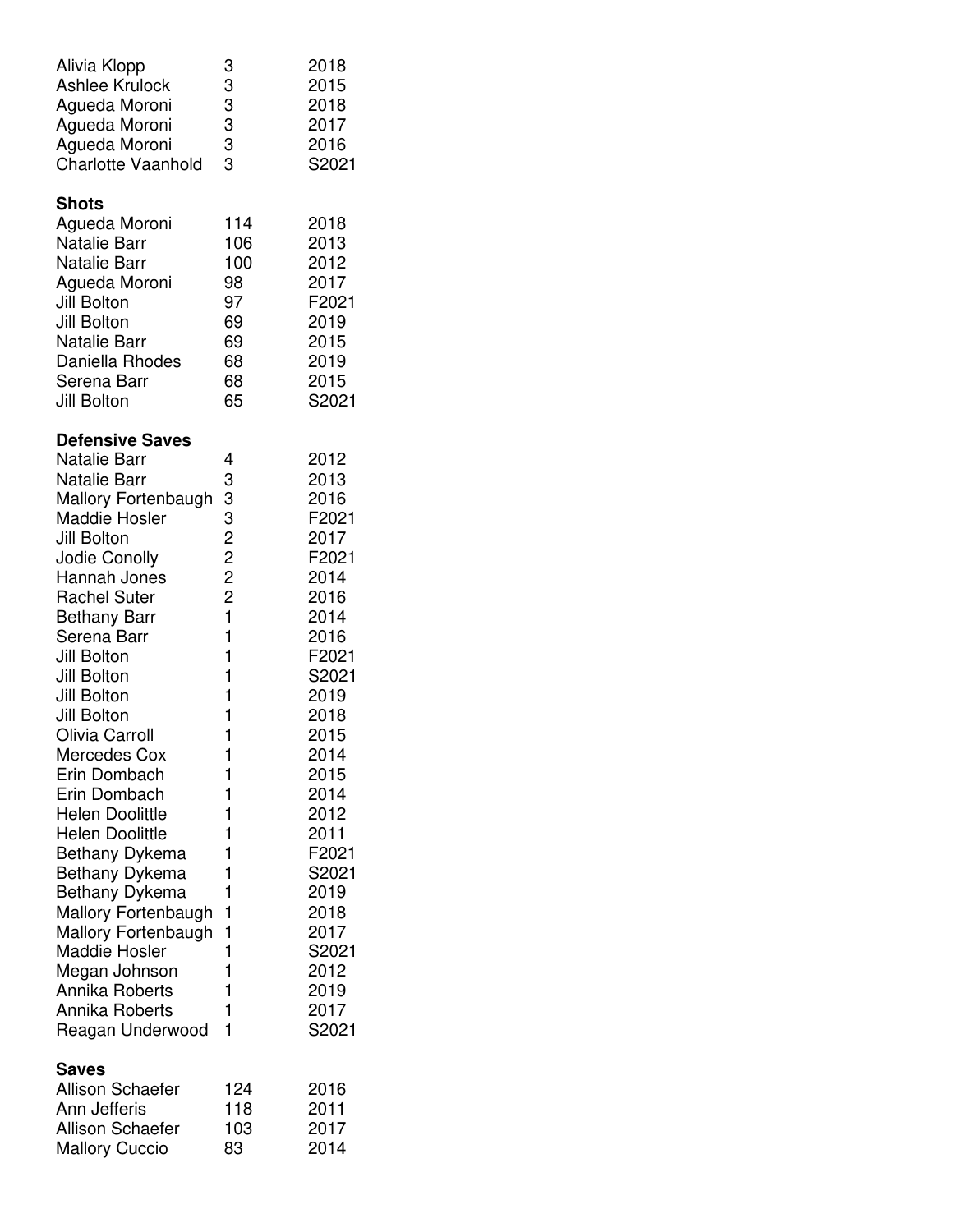| <b>Allison Schaefer</b> | 81 | 2018  |
|-------------------------|----|-------|
| <b>Mallory Cuccio</b>   | 76 | 2015  |
| Azul Iritxity Irigoyen  | 71 | F2021 |
| Azul Iritxity Irigoyen  | 64 | S2021 |
| Ann Jefferis            | 60 | 2013  |
| <b>Brooke Morley</b>    | 48 | 2012  |

## **Save Percentage**

| Azul Iritxity Irigoyen  | .800 | S2021 |
|-------------------------|------|-------|
| Ann Jefferis            | .787 | 2011  |
| <b>Mallory Cuccio</b>   | .768 | 2012  |
| Ann Jefferis            | .759 | 2013  |
| <b>Allison Schaefer</b> | .747 | 2016  |
| <b>Brooke Morley</b>    | .727 | 2012  |
| Azul Iritxity Irigoyen  | .724 | F2021 |
| Allison Schaefer        | .710 | 2017  |
| <b>Mallory Cuccio</b>   | .697 | 2014  |
| Allison Schaefer        | .686 | 2018  |
|                         |      |       |

### **Goals-Against Average (70 Minutes Prior to 2019 Season, 60 Minutes for 2019, Spring 2021 and Fall 2021 Seasons)**

| Ann Jefferis<br><b>Mallory Cuccio</b><br>Azul Iritxity Irigoyen<br>Azul Iritxity Irigoyen<br><b>Allison Schaefer</b><br><b>Mallory Cuccio</b><br>Ann Jefferis<br><b>Brooke Morley</b><br>Allison Schaefer<br><b>Mallory Cuccio</b>             | 0.95<br>1.01<br>1.17<br>1.19<br>1.42<br>1.64<br>1.88<br>1.92<br>2.03<br>2.16      | 2013<br>2012<br>F2021<br>S2021<br>2019<br>2014<br>2011<br>2012<br>2018<br>2015 |
|------------------------------------------------------------------------------------------------------------------------------------------------------------------------------------------------------------------------------------------------|-----------------------------------------------------------------------------------|--------------------------------------------------------------------------------|
| <b>Shutouts</b>                                                                                                                                                                                                                                |                                                                                   |                                                                                |
| <b>Allison Schaefer</b><br>Azul Iritxity Irigoyen<br>Ann Jefferis<br><b>Mallory Cuccio</b><br><b>Mallory Cuccio</b><br><b>Allison Schaefer</b><br>Azul Iritxity Irigoyen<br>Ann Jefferis<br><b>Allison Schaefer</b><br><b>Allison Schaefer</b> | 7<br>6<br>6<br>$\overline{\mathbf{4}}$<br>4<br>4<br>3<br>3<br>3<br>$\overline{2}$ | 2019<br>F2021<br>2013<br>2014<br>2012<br>2018<br>S2021<br>2011<br>2017<br>2016 |
| <b>Games Played</b><br>12 tied with<br>9 tied with<br>9 tied with<br>6 tied with<br>14 tied with<br>11 tied with<br>12 tied with<br>12 tied with<br>11 tied with<br>15 tied with                                                               | 23<br>22<br>22<br>22<br>19<br>19<br>18<br>18<br>18<br>16                          | F2021<br>2014<br>2013<br>2012<br>2018<br>2017<br>2019<br>2016<br>2015<br>S2021 |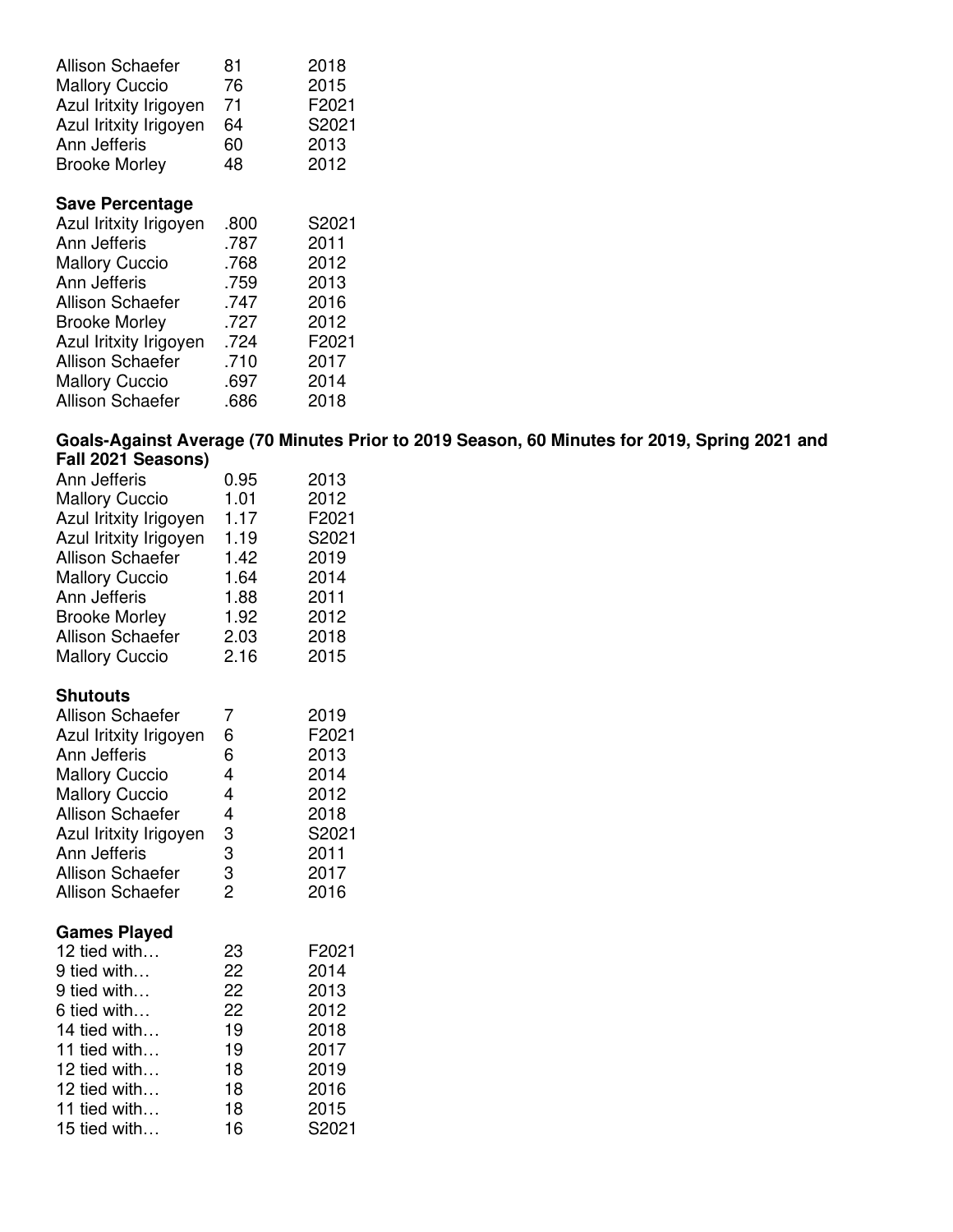### **Games Started**

| Jill Bolton               | 23 | F2021 |
|---------------------------|----|-------|
| Jodie Conolly             | 23 | F2021 |
| Ashley Dykema-Pereira 23  |    | F2021 |
| Bethany Dykema            | 23 | F2021 |
| Lizzie Hamlett            | 23 | F2021 |
| <b>Maddie Hosler</b>      | 23 | F2021 |
| Azul Iritxity Irigoyen    | 23 | F2021 |
| Reagan Underwood          | 23 | F2021 |
| <b>Charlotte Vaanhold</b> | 23 | F2021 |
| <b>Mallory Cuccio</b>     | 22 | 2014  |
| Erin Dombach              | 22 | 2014  |
| <b>Helen Doolittle</b>    | 22 | 2014  |
| Sarah Gipe                | 22 | 2014  |
| <b>Bethany Barr</b>       | 22 | 2013  |
| Serena Barr               | 22 | 2013  |
| Erin Dombach              | 22 | 2013  |
| <b>Helen Doolittle</b>    | 22 | 2013  |
| Erin Dombach              | 22 | 2012  |
| <b>Helen Doolittle</b>    | 22 | 2012  |
| Kendra Jones              | 22 | F2021 |
| Ashlee Krulock            | 22 | 2012  |
|                           |    |       |

## **Career**

| Goals<br>Jill Bolton<br>Agueda Moroni<br><b>Natalie Barr</b><br>Sarah Gipe<br>Daniella Rhodes<br><b>Ashlee Krulock</b><br>Serena Barr<br><b>Charlotte Vaanhold</b><br><b>Bethany Barr</b><br>Hannah Jones                | 61<br>55<br>54<br>49<br>45<br>37<br>29<br>29<br>26<br>20       | 2017-F21<br>2016-18<br>2012-15<br>2012-15<br>2019-present<br>2012-15<br>2013-16<br>2018-present<br>2013-16<br>2012-15             |
|--------------------------------------------------------------------------------------------------------------------------------------------------------------------------------------------------------------------------|----------------------------------------------------------------|-----------------------------------------------------------------------------------------------------------------------------------|
| <b>Assists</b><br>Serena Barr<br><b>Bethany Barr</b><br>Jill Bolton<br>Kendra Jones<br><b>Natalie Barr</b><br>Agueda Moroni<br>Mallory Fortenbaugh<br>Bethany Dykema<br>Daniella Rhodes<br>Abby Julius<br>Ashlee Krulock | 38<br>35<br>34<br>31<br>26<br>25<br>23<br>22<br>22<br>18<br>18 | 2013-16<br>2013-16<br>2017-F21<br>2016-F21<br>2012-15<br>2016-18<br>2016-19<br>2019-present<br>2019-present<br>2015-18<br>2012-15 |
| <b>Points</b><br>Jill Bolton<br>Agueda Moroni<br><b>Natalie Barr</b>                                                                                                                                                     | 156<br>135<br>134                                              | 2017-F21<br>2016-18<br>2012-15                                                                                                    |

Daniella Rhodes 112 2019-present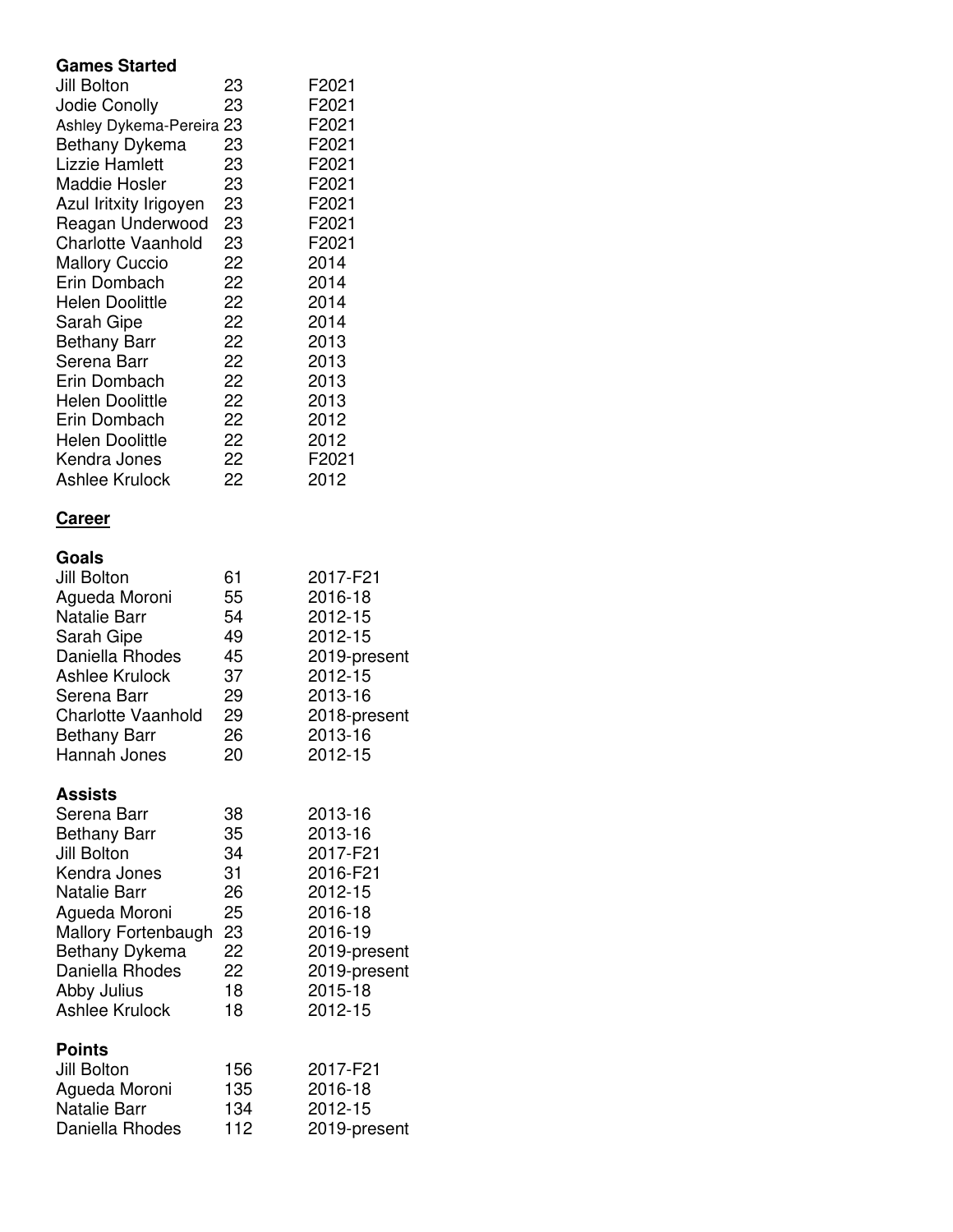| Sarah Gipe                | 111  | 2012-15                                                                                      |
|---------------------------|------|----------------------------------------------------------------------------------------------|
| Serena Barr               | 96   | 2013-16                                                                                      |
| <b>Ashlee Krulock</b>     | 92   | 2012-15                                                                                      |
| <b>Bethany Barr</b>       | 87   | 2013-16                                                                                      |
| <b>Charlotte Vaanhold</b> | 68   | 2018-present                                                                                 |
| Hannah Jones              | 56   | 2012-15                                                                                      |
| Shots                     |      |                                                                                              |
| Jill Bolton               | 330  | 2017-F21                                                                                     |
| Natalie Barr              | 308  | 2012-15                                                                                      |
| Agueda Moroni             | 250  | 2016-18                                                                                      |
| Serena Barr               | 211  | 2013-16                                                                                      |
| Daniella Rhodes           | 183  | 2019-present                                                                                 |
| Sarah Gipe                | 163  | 2012-15                                                                                      |
| <b>Bethany Barr</b>       | 161  | 2013-16                                                                                      |
| <b>Ashlee Krulock</b>     | 132  | 2012-15                                                                                      |
| Helen Doolittle           | 130  | 2011-14                                                                                      |
| <b>Charlotte Vaanhold</b> | 111  | 2018-present                                                                                 |
| <b>Game Winning Goals</b> |      |                                                                                              |
| Natalie Barr              | 13   | 2012-15                                                                                      |
| Sarah Gipe                | 10   | 2012-15                                                                                      |
| <b>Charlotte Vaanhold</b> | 10   | 2018-present                                                                                 |
| Jill Bolton               | 9    | 2017-F21                                                                                     |
| Agueda Moroni             | 9    | 2016-18                                                                                      |
| Ashlee Krulock            | 8    | 2012-15                                                                                      |
| Daniella Rhodes           | 8    | 2019-present                                                                                 |
| <b>Helen Doolittle</b>    | 7    | 2011-14                                                                                      |
| Serena Barr               | 6    | 2013-16                                                                                      |
| Lizzie Hamlett            | 5    | 2018-present                                                                                 |
| <b>Saves</b>              |      |                                                                                              |
| <b>Allison Schaefer</b>   | 354  | 2016-19                                                                                      |
| <b>Mallory Cuccio</b>     | 206  | 2012-15                                                                                      |
| Ann Jefferis              | 178  | 2011-13                                                                                      |
| Azul Iritxity Irigoyen    | 135  | S2021-present                                                                                |
| <b>Brooke Morley</b>      | 48   | 2011-12                                                                                      |
| <b>Save Percentage</b>    |      |                                                                                              |
| Ann Jefferis              | .777 | 2011-13                                                                                      |
| Azul Iritxity Irigoyen    | .758 | S2021-present                                                                                |
| <b>Brooke Morley</b>      | .716 | 2011-12                                                                                      |
| Allison Schaefer          | .707 | 2016-19                                                                                      |
| <b>Mallory Cuccio</b>     | .701 | 2012-15                                                                                      |
|                           |      | Goals-Against Average (70 Minutes Prior to 2019 Season, 60 Minutes for 2019, Spring 2021 and |
| Fall 2021 Seasons)        |      |                                                                                              |
| Azul Iritxity Irigoyen    | 1.18 | S2021-present                                                                                |
| Ann Jefferis              | 1.38 | 2011-13                                                                                      |
|                           |      |                                                                                              |

| Ann Jefferis            | 1.38 | 2011-13 |
|-------------------------|------|---------|
| <b>Mallory Cuccio</b>   | 1.62 | 2012-15 |
| <b>Brooke Morley</b>    | 1.94 | 2011-12 |
| <b>Allison Schaefer</b> | 2.00 | 2016-19 |
| <b>Shutouts</b>         |      |         |
| <b>Allison Schaefer</b> | 16   | 2016-19 |

| Allisuli Suliaelei    | ιU | $2010 - 15$ |
|-----------------------|----|-------------|
| <b>Mallory Cuccio</b> |    | 2012-15     |